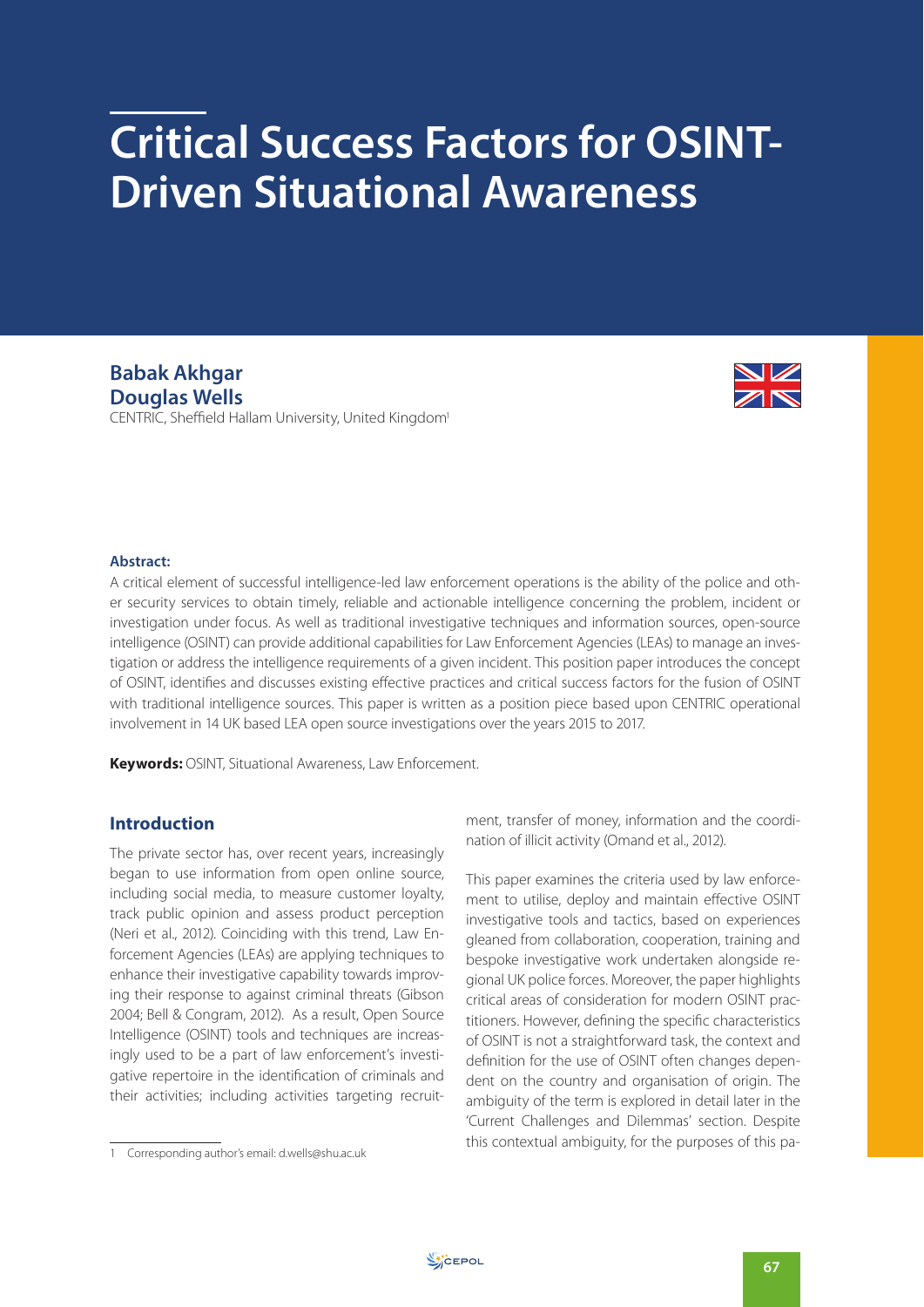per a working definition of OSINT is used, following the three following defining principles; 1) OSINT consists of data collected from 'publicly available sources', 2) it is data to be used in an 'intelligence context', and 3) the data collection can be performed in an overt manner. Furthermore, from an ontological perspective the paper considers OSINT to be part of a LEAs situational awareness capabilities. Situational awareness, in the context of our discussion is defined as; 'the capability to identify, contextualise, visualise, process, and, comprehend the critical elements of intelligence about particular areas of concern. These areas of concern may be anything from an investigation to the management of a major crisis.

The authors acknowledge - and later explore in detail the strengths and limitations of these terms and how they also allow for flexibility through their interpretation. These three defining statements are rough outlines rather than literal definitions and are explored in the section "Emerging Challenges to OSINT Interpretation". Indeed, it is worth noting that RIPA (Regulation of Investigatory Powers Act 2000) may be interpreted to have been written for the capacity for flexible and dynamic interpretations, and not to be an inconvenience or destructive restriction upon law enforcement.

# **Importance of Social Media**

OSINT is increasingly focused on internet based and social media analysis (SOCMINT). To this extent the UK NPCC (National Police Chiefs Commission) have debated over whether to continue calling it OSINT, or internet investigations (NPCC National Open Source Intelligence and Investigations Conference, 2017). Whilst this may seem like a trivial point, it shows the prevalence and dominance of online and social media aspects of contemporary OSINT investigations over traditional 'offline' approaches. Currently, it appears that the use of internet based OSINT, especially regarding big data analytics are primarily used for intelligence gathering and investigations, and not for general community-policing. As of 2015, it was noted that in general, the majority of police forces and OSINT practitioners used; "social media… to inform strategies such as pre-emptive arrests, interceptions of activities, approaching particular individuals and groups, or change of tactics during events… (the lack of identifying community needs) is not yet part of police practice and raises concerns within police about the level of overlap between

intelligence and engagement" (Carey, 2015). As with many aspects of law enforcement and other relevant security practitioners, levels of engagement towards social media largely differ between forces, with most mainly using it to engage with community regarding ad-hoc notifications, such as public information announcements, and petty crime announcements. This in itself may concerns members of the public whom may feel that OSINT monitoring may be a 'two-way mirror'2 , with intelligence practitioners able to observe and investigate, with minimum community engagement and interaction.

It is essential to understand and respect that many elements of OSINT investigations benefit from refraining full disclosure policies towards the specific tactics and solutions used. It should be made increasingly clear to the public, the tight rules and regulations that warrant and authorise deployment, as well as that public security and safety may benefit from the indiscretion and minimized disclosure of engagement which may help to track down community threats, protect vulnerabilities and to maximise order. It may also be beneficial to reassure public opinions that the police and other OSINT certified practitioners have to adhere to far stricter standards, than the majority of private corporations and enterprises that utilise big data analytics and collect, store and correlate personal data. To the computer-literate generations, the loss of control and ownership over personal data to organisations and corporations is not a revolutionary, or particularly terrifying revelation, however it may prove beneficial to reassure the collective, that OSINT has to adhere to far stricter protocols than agencies such as; Google, Facebook, Microsoft, and Amazon.

# **LEA Requirements in the Age of Austerity**

Contemporary use of internet-based OSINT has helped increase the capacity and efficiency of police forces, this holds a direct knock-on effect for situational awareness capabilities. One of the leading benefits of OSINT is through the reallocation and reduction upon traditional resources. OSINT allows for relatively low-resource operations, these have the potential to save great amounts of physical and financial cost compared to traditional policing as they may carried out

<sup>2</sup> A two way mirror has connotations of surveillance, spying and monitoring without their knowledge: https://dictionary. cambridge.org/dictionary/english/two-way-mirror.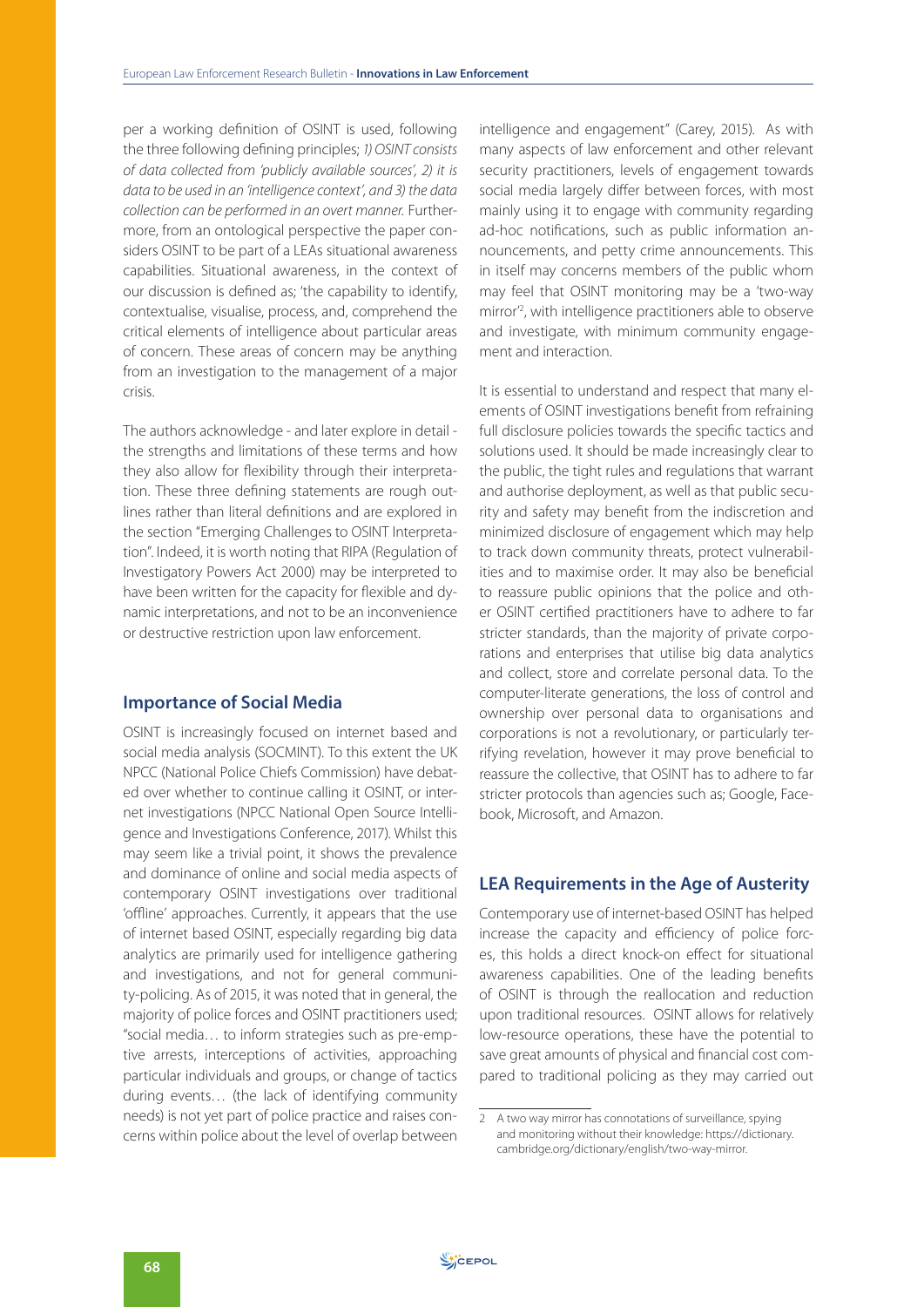remotely, securely with surveillance and investigative practices often requiring far less manpower than the physical presence of officers 'on the scene'.

Additionally, OSINT training is seen to require relatively low cost and time investments when compared to other police force specialisations. The majority of UK based OSINT courses offer on average 2-7 day training packages, whereas undercover officer, firearms, covert surveillance, traffic, financial and corruption officer training courses often require intensive engagement courses of up to 18 months or longer (Nottinghamshire Police, 2008). Indeed, as of 2014, open source e-learning modules are available from the College of Policing consisting of condensed 35 minute long assignments (College of Policing, 2014) and requires little training for investigators compared to other policing specializations. Furthermore, if procedure, regulation and legislation are properly adhered to, OSINT operations are usually low risk due to the non-physical involvement, with mainly reputational and organisational damages on the line. Indeed, whilst reputational and organisational concerns surrounding online privacy and free speech are increasing, leading to increased force scrutiny from both public, judicial and NGO agencies, OSINT situational awareness also is increasingly utilised, perhaps paradoxically (Barnes, 2006), for public relations monitoring and post-event feedback as a necessary tool in improving community policing approaches.

Noticeably as IoT (Internet of Things) devices increasingly permeate all aspects of modern civilisation, all investigations now have a cyber element, this is especially true of considerations for police contamination of crime scenes through device connections to routers, local WiFi's, etc. potentially compromising evidential material. This concern also encompasses the branches of OSINT situational awareness, one example being officers trained in basic social media search queries alongside traditional note-taking to assist in community roles such as identification of alleged perpetrators. Furthermore, OSINT can be used to parallel intelligence, this capability allows LEAs to protect undercover and embedded agents as well as evidence and intelligence derived from. Closed sources may be passed onto OSINT teams to recreate the same information and leads from publicly available information.

Overall, OSINT is one of the few areas that LEAs and other security practitioners may 'bring the outside in', allowing for (vetted) external expertise and advice. Indeed, conveniently the motto of the UK Army's SGMI (Specialist Group Military Intelligence, whom routinely utilise open source analysis, is; 'bringing the outside in'. Due to the nature of the open source material OSINT situational awareness may be expanded in more convenient manners to the protocols surrounding covert and classified data. For example, the outsourcing of security work to researchers and analysts may allow for taskings that anonymise or mitigate data and intelligence concerns, instead focusing on specific lines of enquiry. For example, when investigating a particular individual, social media pictures may be doctored to hide the subject of enquiry but keep in the background imagery, allowing for external actors to seek intelligence on the desired location without compromising the information of the individual.

# **Core Requirements for Situational Awareness**

The ability to covertly monitor individuals, suspected of involvement in serious criminal or terrorist activity, has obvious benefits for the LEA and the wider security community. OSINT techniques can be used effectively in response to a range of law enforcement issues, from enhancing community safety, tackling anti-social behaviour, through to fighting serious and organised crime and combating terrorism. Any covert technique, including undercover or publically undisclosed OSINT surveillance and monitoring must be used sparingly, appropriately and where OSINT is deployed, that it is transparent, auditable and in accordance with relevant legislation. CENTRIC OSINT involvement has observed seven priority requirements for emerging situational awareness trends:

## **1. Counter Terrorism focus of Situational Awareness**

As notoriously publicised by the technical and disseminatory skill of the Islamic State in its prime operating years of 2014-2016 (Winter, 2017. p.6.), online open sources play a crucial role in the radicalisation, recruitment, training, financing and incitement of terrorist objectives. Counter terror (CT) situational awareness priority requirements have been observed to revolve around three key vectors:

A) Defensive measures to reduce the vulnerability to attack of populations, territories, infrastructure, and communication systems of interest.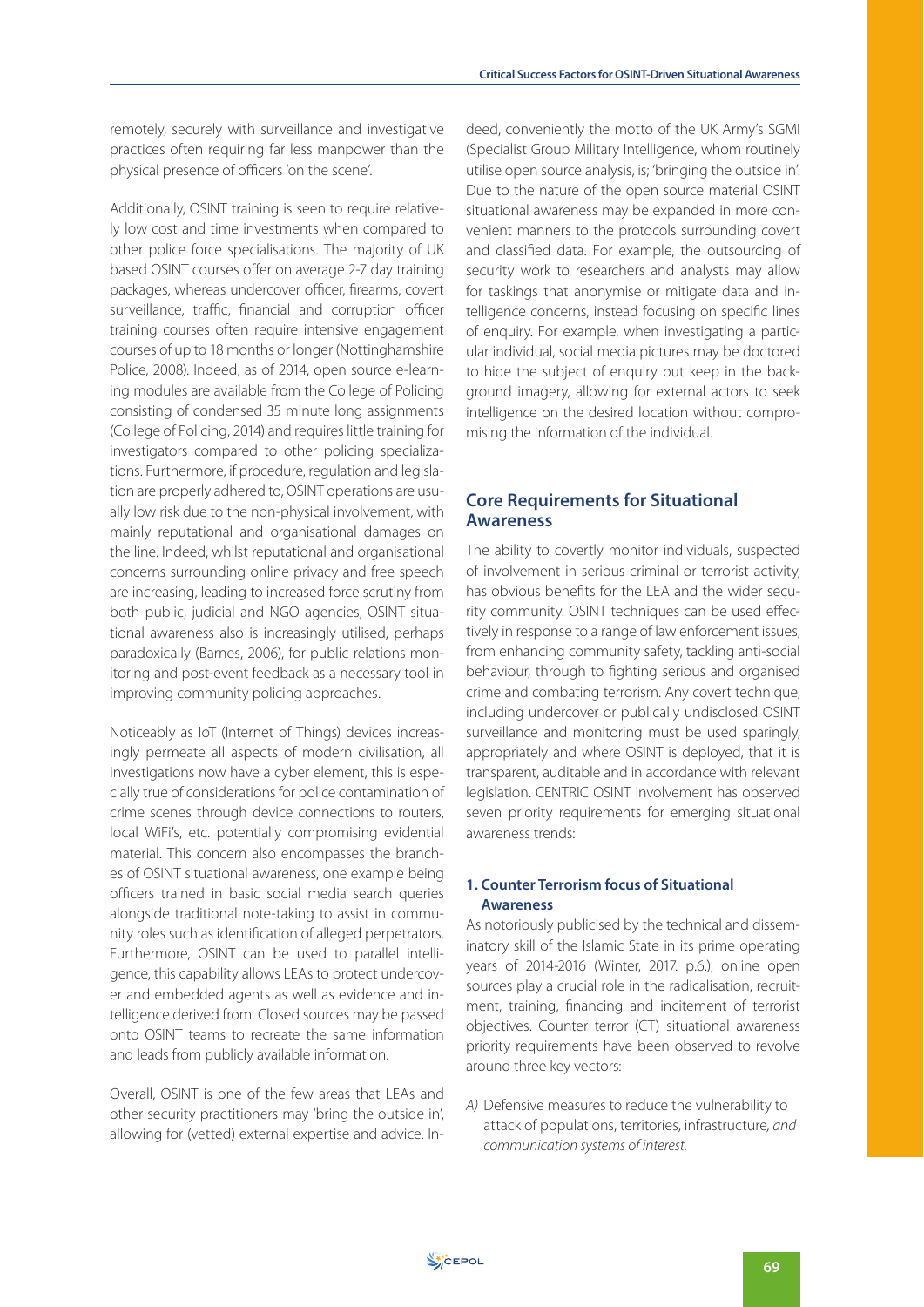- B) Offensive measures to locate, prevent, deter and interdict terrorist activities.
- C) Measures to limit the consequences of terrorist attacks and to stabilise the situation in the aftermath of such attacks, in support of civilian authorities.

Regarding defensive measures, OSINT situational awareness can greatly assist through measures such as counterintelligence and red-teaming wherein potential target locations and individuals may be examined by researchers to reveal potential data leakage and information freely available that may compromise their security. Offensive situational awareness OSINT measures may predominantly consist of traditional researcher and analyst investigative roles, locating, monitoring and reporting on terrorist sources. Limiting the consequences of terrorist actions are reactive measures including suitable public announcements, open source monitoring from a command and control perspective and may also include the crowdsourcing of intelligence for example when the FBI requested public help unmasking the Boston bombers of 2013 (Bruinius, 2014).

#### **2. Cyber Focus**

Cybercrime, cyberwarfare and cyberterrorism have each evolved rapidly and dynamically over the past decade. Although the perception of OSINT may traditionally be considered to be of lower technological finesse than conventional cyberattacks, threats and vulnerabilities, it however has proven to be a valuable tool in identifying emerging cyber trends and promoting greater resilience. One such important area is in the investigation of - and subsequent automated crawling of - forums and dark web markets promoting, encouraging, and selling guides on hacking as well as data and hardware exploitations. Increasingly, there is the demand for LEAs to utilise automated monitoring systems to alert OSINT investigators and analysts to indicators of such behaviours. This may include cross validation of news and public sources reporting discovered data breaches, personal info dumps with cross references to increased activity or keyword appearances on illicit sites such as identified darkweb forums.

#### **3. Threat Financing**

A key challenge facing LEAs and the wider security community is in identifying and obstructing the funding of hostile actors. Players participating in terrorism

activities are likely to parallel organised crime groups (OCGs) financing tactics which are already proven and known to avoid the scrutiny of the financial and government watch teams. However, despite seeking the same objectives from a financial perspective the two groups may be argued to hold different end objectives: OCGs seek to gain as much profit as possible operating in a stable environment. Usually with a consumer reliant on their activities. It is usual for OCGs in close proximity to operate in some agreed harmony in the best interests of each OCG. On the other hand, terrorist organisations usually harbour a radical and political agenda that requires funding for organisational and operational capacity; as such they are less likely to be limited by considerations to conflict with any partner.

One of the leading and more complex challenges for situational awareness focused OSINT lies in identifying and classifying requirements for the relationship between criminal and terrorist funding, as well as being able to pinpoint when criminal activities may become terrorist financing and escalating to the suitable countermeasures and procedures. Subsequently, the priority approach for OSINT situational awareness of threat financing is:

- 1. Establish the identity of funding streams to terrorists
- 2. Identify the bad actors within an OCG who is funding terrorism
- 3. Identify apparently legitimate financial streams that subsequently leads to terrorism.

#### **4. Analysis of Cryptocurrencies**

One increasingly difficult element of threat financing is attached to blockchain cryptocurrencies. Whilst currencies such as bitcoin and Ethereum are publicly available and hold open ledgers, the tracing and monitoring of illicit exchanges requires highly specialised and trained individuals, often operating in the cybersecurity and espionage spheres.

The use of "spinners" or "tumblers" can make it frustratingly difficult for LEAs to track and trace online blockchain transactions (Darknetmarkets, 2017). Whilst it is appropriate to ensure that this funding method is not overlooked by OSINT and situational awareness focused departments, the actual proven cases appear limited; additionally, they appear to rely on a lengthy and complex period of comparing online marketplace details against individual blockchain transactions.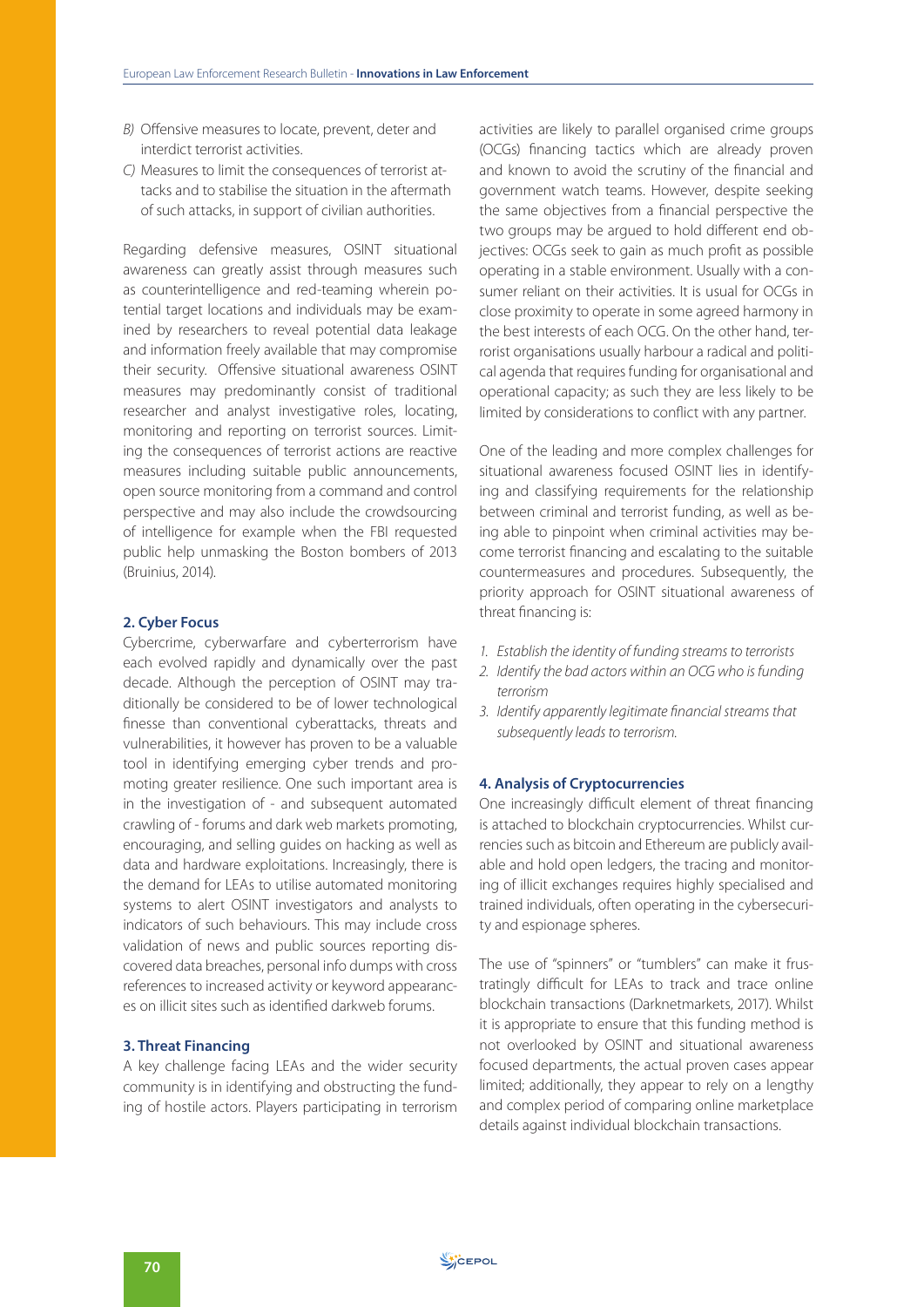#### **5. Weak Indicator Analysis**

Weak indicators can be particularly useful in dealing with situations such as human trafficking, illegal migration, arms and explosives manufacture, and in relation to terrorist funding. Weak indicator crawling analyses the 'ingredients' of potential threats or areas of interest, for example weak indicators, or ingredients, may be rise in hawala networks, increased ivory trade or sim card customs seizures, relating to generating money for terrorist groups. Each individual ingredient isn't a useful indicator of the overall potential funding, however when clustered together, these automated captured ingredients may reveal areas of interest that indicate a wider problem.

When utilising big data solutions and weak indicator analysis, it may be encouraged to split OSINT situational awareness teams between human led investigators and analysts and data scientists and researchers dealing with the interpretation of quantitative data. CENTRIC operations allow for the close proximity of the teams to mutually reinforce the direction of the investigation. One example of harmonious working is through the analysis of alleged terrorist recruitment social media profiles - these profiles may consist of thousands of separate individual connections. The human led operation may focus upon individuals whose profile pictures appear to support terrorist badges, emblems or carry firearms during time restrictions, however the data interpreter may assist leading the investigation towards other profiles, for example female accounts (Dearden, 2017) whom whilst not suspicious looking, are priority accounts mapped out in relation

to their connection and prevalence throughout the suspect networks. Here, successful OSINT situational awareness utilises the 'human in the loop' alongside the cognitive objectivity of big data and weak signal analysis. Indeed, 'the major difference between basic and excellent OSINT "operations" lies in the analytical process' (Hribar, et al. 2014), fusing both human led knowledge with machine based capabilities.

## **6. Data Capture**

When conducting research, operators should be encouraged to keep all tabs open, this allows a recollection of how the user got from A to Z and assist them in explaining any links if required by a senior officer. Additionally, the use of secure logbook tools such as OSIRT (OSIRT, 2017) are actively encouraged for managing histories, logging details, data capture and encrypted storage as well as for hashing documents with time stamps. Overall, the tasking document for a specific investigation or operation is the single most important article in the process. All providers should make every and all efforts to ensure all information is provided, including historic emails, mobile numbers, landlines, associates etc. Custodial records often hold a wealth of data that can often be overlooked.

One such recommended approach for data collection best practices is modelled upon the; 'The JAPAN Approach'. First developed in 1998 following the introduction of the Human rights Act by Kent Police; it is broken down in the following diagram and plays an essential role in guiding OSINT and situational awareness practice:

| Justified            | The actions must be justifiable in the current circumstances. For example; can the 'need for' and 'method of<br>acquisition' to view, collect, store, and, share personal or potentially sensitive information be deemed reason-<br>able.                                                                     |
|----------------------|---------------------------------------------------------------------------------------------------------------------------------------------------------------------------------------------------------------------------------------------------------------------------------------------------------------|
| <b>Authorised</b>    | Depending on the circumstances, there may be a need for the authorisation of specific actions or focuses of<br>the investigation. Either the individuals involved should have suitable authorisation to carry out such tasks, or<br>it has been cleared/designated by a manager responsible for such actions. |
| <b>Proportionate</b> | The actions and data collection of the investigation must be proportionate, it must be ensured that they could<br>not be collected reasonably and efficiently from other means, and it is necessary to pursue them altogether.                                                                                |
| <b>Auditable</b>     | The chain of evidence gathered from the investigation should be auditable and sufficient enough to hold up<br>in a case of law. There must be evidence and clear presentation of how each step of the investigation is linked<br>and developed.                                                               |
| <b>Necessary</b>     | The investigator must ensure that the sought after investigation results are of importance and are being<br>pursued in the best practice.                                                                                                                                                                     |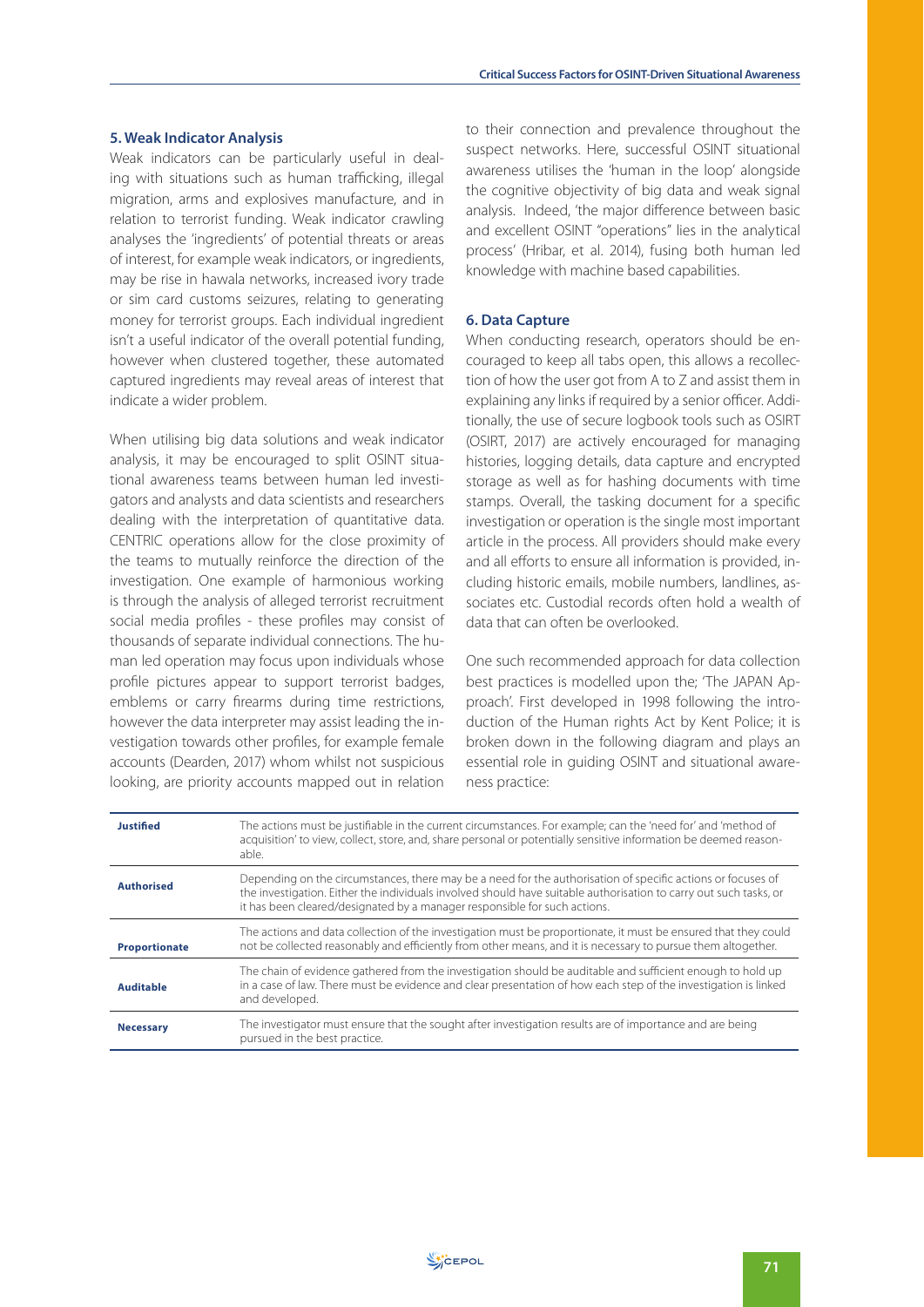#### **7. Emerging Challenges to OSINT Interpretation**

Despite the best efforts to define OSINT at the beginning of this paper, the term itself and its defining characteristics are not absolute. Indeed, regarding the three defining characteristics of situational awareness OSINT there are significant criticisms of their ambiguity and how they are actually interpreted by law enforcement (Hulnick, 2010). Leading criticisms of the interpretation of OSINT are primarily focused on the definition points one and three (Gibson, 2004) (Holland, 2012), they are explored below:

- 1) OSINT consists of data collected from 'publicly available sources',
- 2) It is data to be used in an 'intelligence context',
- 3) The data collection can be performed in an overt manner.

Regarding the first defining point, 'publicly available sources' used in a policing intelligence context also includes financial data (such as credit reports and bank details), vehicle registration data (such as from DVLA databases and insurance providers) as well as additional data supplied to law enforcement from specialists companies that deal in bulk data and communications information. UK based companies such as Connexus GBG (GBG, 2017) and Cosain 9 (Gov.uk, 2017) utilise mobile and social media data, however only sell their specialist services to LEAs, or on occasion to other specialists. The access to such data opportunities is particularly contentious as, despite branding, they are not openly available to members of the public.

Additionally, relating to the third defining factor; the point of challenge relates to the mention that the data collection 'can' be carried out in an overt manner, but rarely does so. Indeed, such online aspects of OSINT require anonymity and discretion, in part due to data protection and policing standards, and, therefore will not be noticeable. For example, the viewing of social media profiles, without direct interaction and communication, will usually never notify the target profile they are being viewed, this is similar for the police use of specialist companies and services as detailed above for big data and communications information.

Sound usage of OSINT situational awareness must therefore include proper situational awareness that reflects on such emerging criticisms as open source investigations and intelligence increasingly become mainstream avenues of enquiry as well as becoming more prominent in the public's general knowledge thanks to modern investigative journalism and media programs. Given the ongoing debate of security and liberty between political groups, members of the public and the current government, the relatively modern integration of internet-based OSINT capabilities for surveillance and investigation, are potentially volatile topics in the post-Snowden era (Rigoglioso, 2014).

# **Conclusion**

Overall, contemporary OSINT situational awareness is largely and increasingly dominated by online research and investigations. Due to the nature of these actions being somewhat ambiguous it is imperative that efforts are made by LEAs to balance a degree of transparency alongside protecting specific methods and tactics. Modern OSINT situational awareness has assisted LEAs with increased capacity and operational effectiveness, additionally its format allows for a degree of outsider support networks through outsourcing tasks to experts and vetted individuals. In particular, this approach has helped through emerging security concerns such as terrorist networking, cybercrime actors and threat financing trends. The inclusion of experts, analysts and security personnel into modern OSINT is an essential factor for success - the importance of the 'human in the loop' is critical for efficient, accountable and proportionate intelligence gathering. Indeed, modern tools supplied to LEAs are often of great value when used to cut away the noise and help focus investigations.

All contemporary OSINT situational awareness should be captured to the highest level of accountability, integrity and proportionality, such as through the 'JAPAN' approach described, by doing so this helps safeguard modern OSINT situational awareness methods against some of the emerging challenges, which include potential negative fallout from increasing public awareness of modern surveillance operations..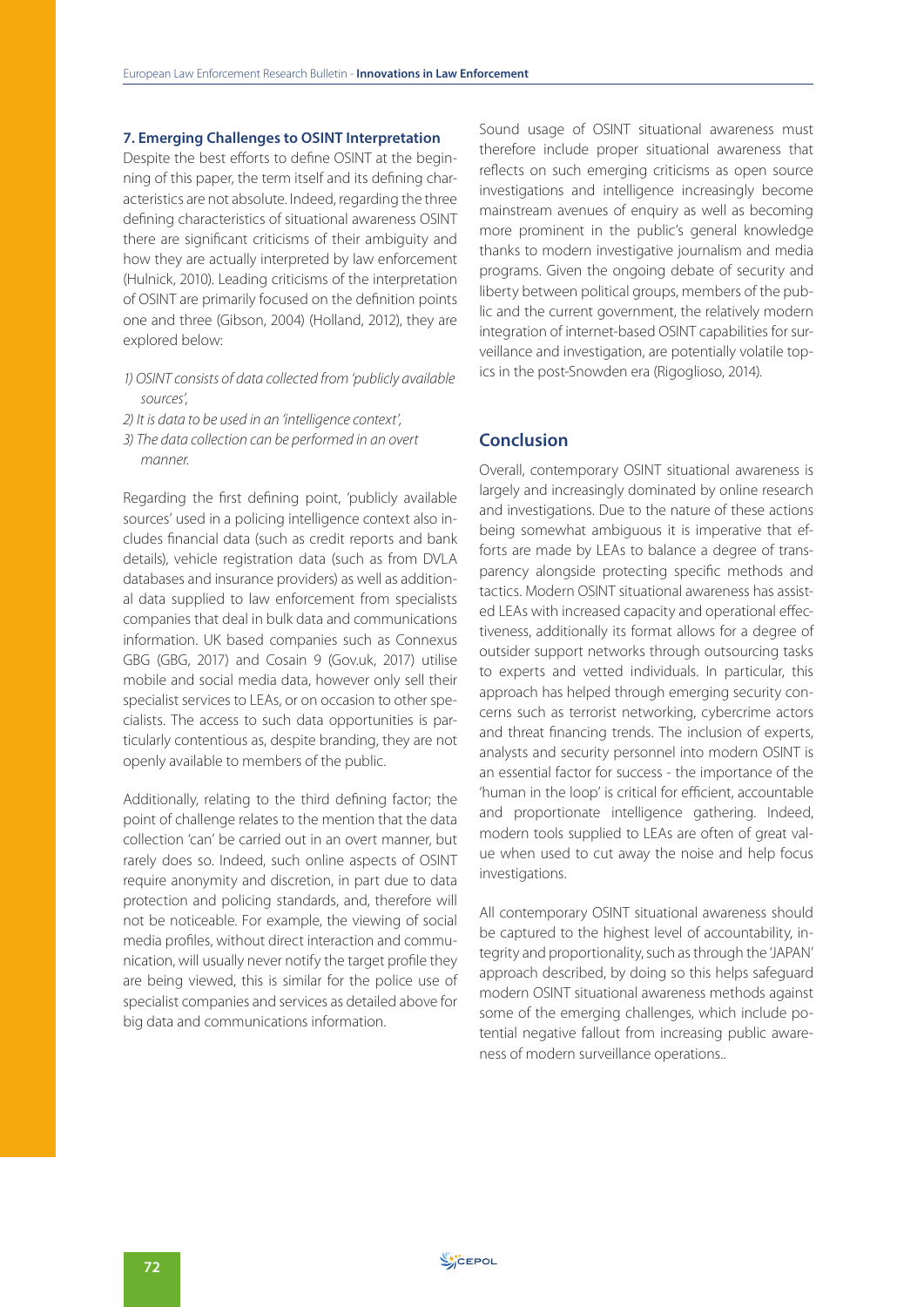# **References**

- Barnes, S., (2006) A Privacy Paradox: Social networking in the United States. Available at: http://firstmonday.org/ojs/index.php/fm/article/viewArticle/1394/1312%2523 (Accessed online: 17/12/2017)
- Bell, P. & Congram, M. (2013) Intelligence-Led Policing (ILP) as A Strategic Planning Resource in the Fight against Transnational Organized Crime (TOC). International Journal of Business & Commerce, 2 (12), 15-28.
- Bruinius, H., (2014) FBI asks Americans to help IS masked Islamic State Jihadi. Good idea? Available at: https://www.csmonitor.com/USA/Justice/2014/1008/FBI-asks-Americans-to-help-ID-masked-Islamic-State-jihadi.-Good-idea (Accessed online: 17/12/2017)
- Carey, Z., Denick, L., Hina, P. & Hintz, A. (2015) Managing 'Threats': Uses of Social Media for Policing Domestic Extremism and Disorder in the UK. Available at: http://www.dcssproject.net/files/2015/12/Managing-Threats-Project-Report.pdf (Accessed online: 17/12/2017)
- College of Policing (2014) e-Learning Release Bulletin. Available at: http://www.ncalt.com/file/October%202014%20E-Learning%20Release%20Bulletin.pdf (Accessed online: 16/12/2017)
- Darknetmarkets (2017) Best Bitcoin Mixers 2017. Available at: https://darknetmarkets.co/category/btc-mixer-tumber/ (Accessed online: 17/12/2017)
- Dearden, L. (2017) How Isis attracts women and girls from Europe with false offer of 'empowerment'. Available at: http://www.independent.co.uk/news/world/europe/isis-jihadi-brides-islamic-state-women-girls-europe-british-radicalisation-recruitmentreport-a7878681.html (Accessed online: 17/12/2017)
- Denick, L., Hintz, A., et al., (2015) Managing 'Threats': Uses of Social Media for Policing Domestic Extremism and Disorder in the UK. Available at: http://www.dcssproject.net/files/2015/12/Managing-Threats-Project-Report.pdf (Accessed online: 09/04/2018)
- GBG (2017) Introducing GBG Connexus. Available at: https://www.gbgplc.com/uk/products/gbg-connexus/ (Accessed online: 18/12/2017)
- Gibson, S. (2004). Open source intelligence: An intelligence lifeline. The RUSI Journal, 149(1), pp.16-22.
- Gov.uk (2017) Digital Marketplace: Cosain 9. Available at: https://www.digitalmarketplace.service.gov.uk/g-cloud/services/945108024310388 (Accessed online: 18/12/2017)
- Greenberg, J., "Why Facebook and Twitter can't just wipe out ISIS online". Wired Online, November, 2015. Available at: https://www.wired.com/2015/11/facebook-and-twitter-face-tough-choices-as-isis-exploits-social-media/ (Accessed online: 01/02/2017)
- Holland, B. (2012) Enabling Open Source Intelligence (OSINT) in private social networks. Graduate Theses and Dissertations, 12347. Available at: https://lib.dr.iastate.edu/cgi/viewcontent.cgi?article=3354&context=etd (Accessed online 09/04/2018)
- Hribar, G., Ivanusa, T. & Podbregar, I., (2014) OSINT: A 'Grey Zone'? International Journal of Intelligence and Counter Intelligence, 27(03), 529-549.
- Hulnick, A. (2010) The Dilemma of Open Sources intelligence: Is OSINT Really Intelligence? In: Johnson, L.K. (ed.): The Oxford Handbook of National Security Intelligence. DOI:10.1093/oxfordhb/9780195375886.003.0014
- Kent Police (1998) The JAPAN Test. Available at: http://www.kelsi.org.uk/\_\_data/assets/pdf\_file/0003/26706/Japan-Test.pdf (Accessed Online: 13/01/2017).
- Neri, F., Aliprandi, C., Capeci, F., Cuadros, M., & By, T. (2012) Sentiment analysis on social media. Proceedings of the 2012 International Conference on Advances in Social Networks Analysis and Mining, 919-926.
- Nottinghamshire Police (2008) Procedure on Firearms Learning and Development V.20. Available at: https://www.nottinghamshire.police.uk/sites/default/files/documents/files/pd%20514%20Firearms%20Learning%20and%20Development%20 -%20PROCEDURE%202008%20-%202010.pdf (Accessed Online: 16/12/2017)
- Omand, D., Bartlett, J., & Miller, C. (2012) Introducing Social Media Intelligence (SOCMINT). Intelligence and National Security, 27 (6), 801-823.
- OSIRT, (2017). The Browser Made for Open Source Intelligence. Available at: http://osirtbrowser.com/ (Accessed online: 17/12/2017)
- Rigoglioso, M. (2014) Civil Liberties and Law in the Era of Surveillance. Stanford Lawyer, 91. Available at: https://law.stanford.edu/stanford-lawyer/articles/civil-liberties-and-law-in-the-era-of-surveillance/ (Accessed 09/04/2018)
- SRIEE (2017) Personal Communication, West Yorkshire Police Cybercrime Officer, Tallinn Estonia.